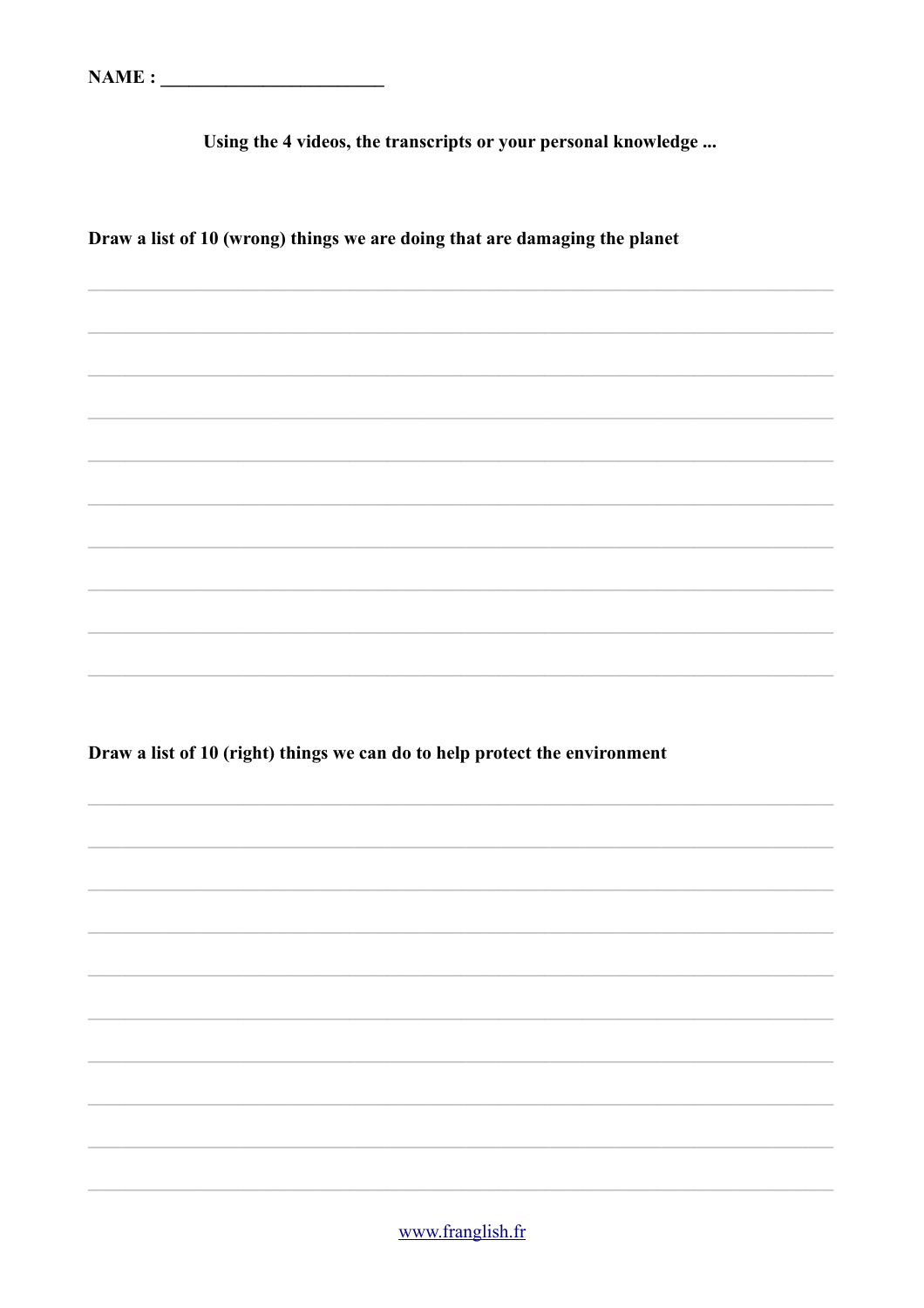# **Underline/Highlight in RED everything which is wrong with the Earth**

# **Underline /Highlight in GREEN everything we can /should do to protect the planet wrong**

## **1- The problem**

I'm gonna educate you on what's going on with the Earth because I didn't know anything and I learned a little bit.

We've got a big problem on our hands, guys, ok?

The problem is driven mostly by our behaviour here on Earth.

We're doing bad  $s^*$ t : these bad things are causing temperatures to rise, it's called global warming. Some people think it's not a real thing. Everyone who disputes that is a f\*\*\*ing idiot. Grow up!

(He's showing graphs to prove temperatures are rising steadily over time.)

A chain reaction of dangers occurs that ruins the Earth: the polar ice cap melts, oceans rise, fishing for food becomes complicated, everything gets f\*\*\*ed, super storms start occuring, hurricanes are wiping out cities.

The s\*\*t didn't happen 5 hundred years ago at the rate it does now because everything we're doing on Earth is having a chain reaction.

We can't let the temperature rise 1<sup>°</sup> celsius more than it is right now.

Once we do that the damage is completely irreversible and we're just like f\*\*\*ed!

We have 12 years, I'm being told, to turn this thing around...

I can't be in that f\*\*\*ing environment, are you kidding me? I don't wanna wear a mask. I'm a model. The beautiful thing about this whole thing is that we actually can fix it : we can save the Earth. How cool is that! What an opportunity!

 $\_$  , and the contribution of the contribution of the contribution of the contribution of  $\mathcal{L}_\text{max}$ 

## **2- Solution energy**

Welcome to the solution.

The only way we solve this problem is if we change three different things : one, how we create our energy; two, how we can serve and protect nature; three, how we create our food.

Right now we're doing a pretty bad job on all three of those but with a little bit of a tweak, maybe we can succeed.

Energy is like how we power all the machines on Earth and like heat the Earth.

We are burning tons of fossil fuels : coal, oil and gas.

That causes carbon (CO2) to go into the air : as a consequence, temperatures rise.

The graph is about carbon emissions over the last 800 thousand years of life. The industrial age started it a hundred years ago.

Renewable energies are the sun and the wind.

How can I help? I'm not a solar panel, I'n not a wind mill.

You are human, aren't you? You have the right to vote. Vote for someone who cares about the environment.

Together we can turn this planet into a 100% renewable energy planet.

It just takes like caring. Do you care or are you just cool with death?

There's so many things that you can do : there's a petition in there, click and you'll find out.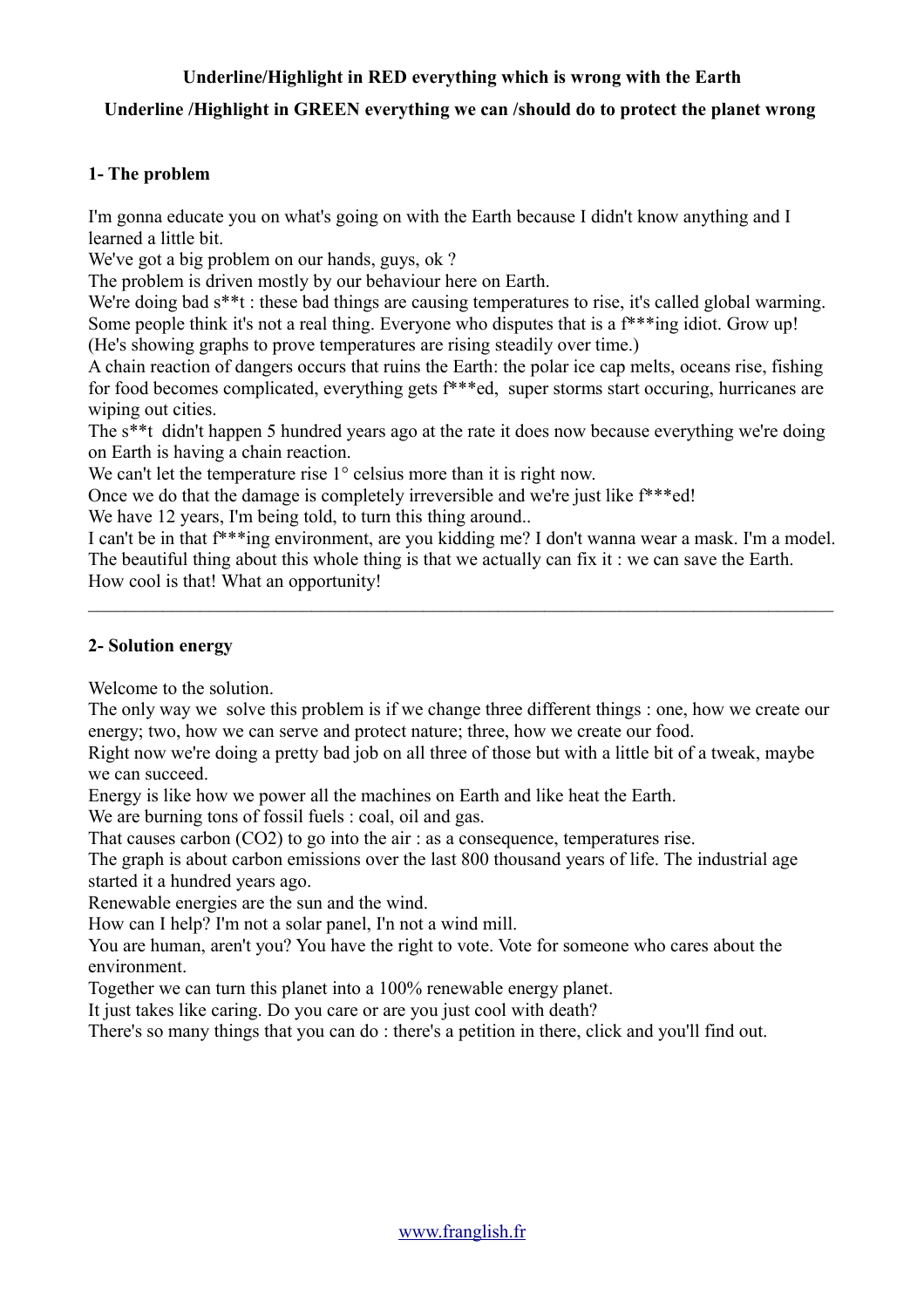## **3 - Solution Nature**

The way that we're treating nature here on earth is flat-out disgusting.

Every second, a football field worth of rain forest is being cut down, every single second.

Hey, I live in the city, what do I care about the rainforest? You're an idiot.

Rain forest actually has half  $(4)$ . (i) of the carbon on earth and actually soaks it all in.

If we cut up all these rain forests down, carbon is gonna spew into the atmosphere, the temperatures are gonna rise , then the chain reaction occurs and we all get f\*\*\*ed. So, rethink your position on rainforest, amigo.

Another element is wildlife, animals. Oh my God, how I love animals.

You might think who cares if they all die? We've already got the images and the pictures, and the stuffed animals.

 If tigers die then their prey is not kept unchecked, eating all the plants, … It's all connected, that circle of life s\*\*t that you hear as a child is a real thing.

If we succeed in protecting the animals and protecting nature, we're gonna soak up billions of tons of carbon.

 $\_$  , and the contribution of the contribution of the contribution of the contribution of  $\mathcal{L}_\text{max}$ 

 It will keep us below that 1 degree celsius rise from present day that we're all so scared of. Once that happens, the damage is done. We've gotta keep these f\*\*\*ing trees and these f\*\*\*ing animals alive. I shouldn't curse this much, but I'm so angry, it's all about the carbon.

#### **4 - Solution Food**

Now, let's talk about my favourite theme : food.

The way we are creating and consuming food on Earth is incredibly problematic.

Let's start with agriculture which is how we're growing our food.

Rignt now we're using these intense machines and these weird chemicals, not really taking the environment into account, it's a very polluting business.

There's tons of carbon going into the air, tons of greenhouse gases, there's pesticides killing the soil. Other species are affected like butterflies, bats, bees which pollinate a third of what we eat. If those things die, then so much food is off the table.

At some point we're gonna have a shortage here on Earth.

Red meat consumption is one of the biggest environmental issues we have here on our planet. We eat so godam much of it. We've got all these cows, they're burping and shitting and farting which puts methane into the air, which is 27 times more polluting than even carbon.

Am I gonna stop eating steaks and burgers? Of course not

Am I gonna eat it way less? Yeah

Instead of having it four times a week, have it once a week. Cheese ...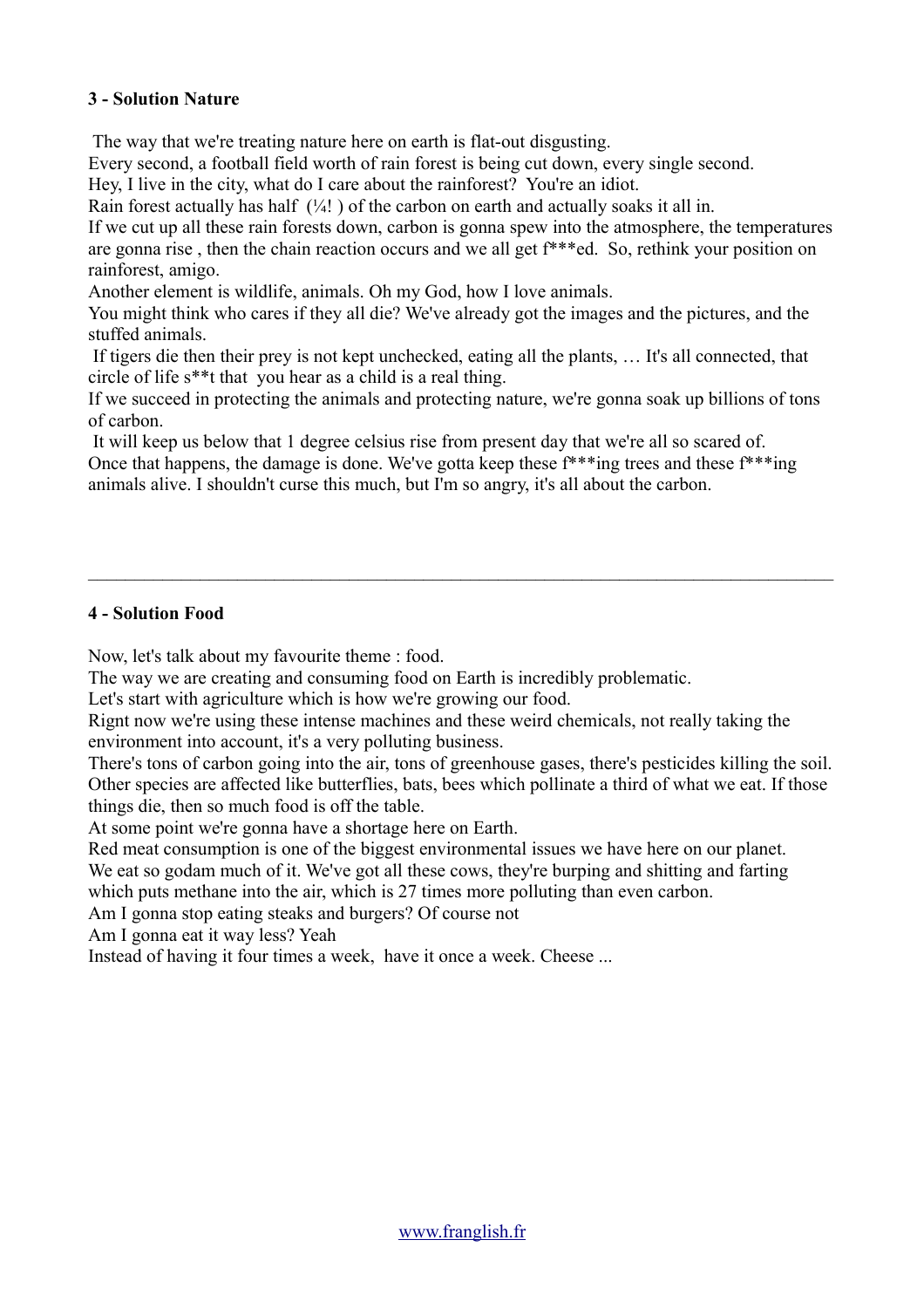### <https://www.youtube.com/watch?v=Qnw-hTYOYbk>

| abîmer                      | le réchauffement de la planète |
|-----------------------------|--------------------------------|
| comportement                | régulièrement                  |
| contester                   | renverser la situation         |
| détruire, rayer de la carte | réparer                        |
| fondre                      | s'élever, augmenter            |
| fichus, foutus              | se produire                    |
| la calotte glaciaire        | Tu te fiches de moi ?          |
| la mort                     | un graphique                   |
| les dégâts, les dommages    | un imbécile                    |
| marquer un but              | un orage                       |
| pêcher                      | un ouragan                     |

## **The problem**

I'm gonna educate you on what's going on with the Earth because I didn't know anything and I learned a little bit.

We've got a big problem on our hands, guys, ok?

The problem is driven mostly by our behaviour here on Earth.

We're doing bad  $s^*$ t : these bad things are causing temperatures to rise, it's called global warming. Some people think it's not a real thing. Everyone who disputes that is a  $f^{**}$ ing idiot. Grow up!

(He's showing graphs to prove temperatures are rising steadily over time.)

A chain reaction of dangers occurs that ruins the Earth: the polar ice cap melts, oceans rise, fishing for food becomes complicated, everything gets f\*\*\*ed, super storms start occuring, hurricanes are wiping out cities.

The s\*\*t didn't happen 5 hundred years ago at the rate it does now because everything we're doing on Earth is having a chain reaction.

We can't let the temperature rise 1<sup>°</sup> celsius more than it is right now.

Once we do that the damage is completely irreversible and we're just like f\*\*\*ed!

We have 12 years, I'm being told, to turn this thing around...

I can't be in that f\*\*\*ing environment, are you kidding me? I don't wanna wear a mask. I'm a model.

The beautiful thing about this whole thing is that we actually can fix it : we can save the Earth.

How cool is that! What an opportunity!

It's like a basket-ball game: we have the ball, if we don't score, we lose (DEATH), if we score we win (SURVIVAL). Watch the next video, you'll learn.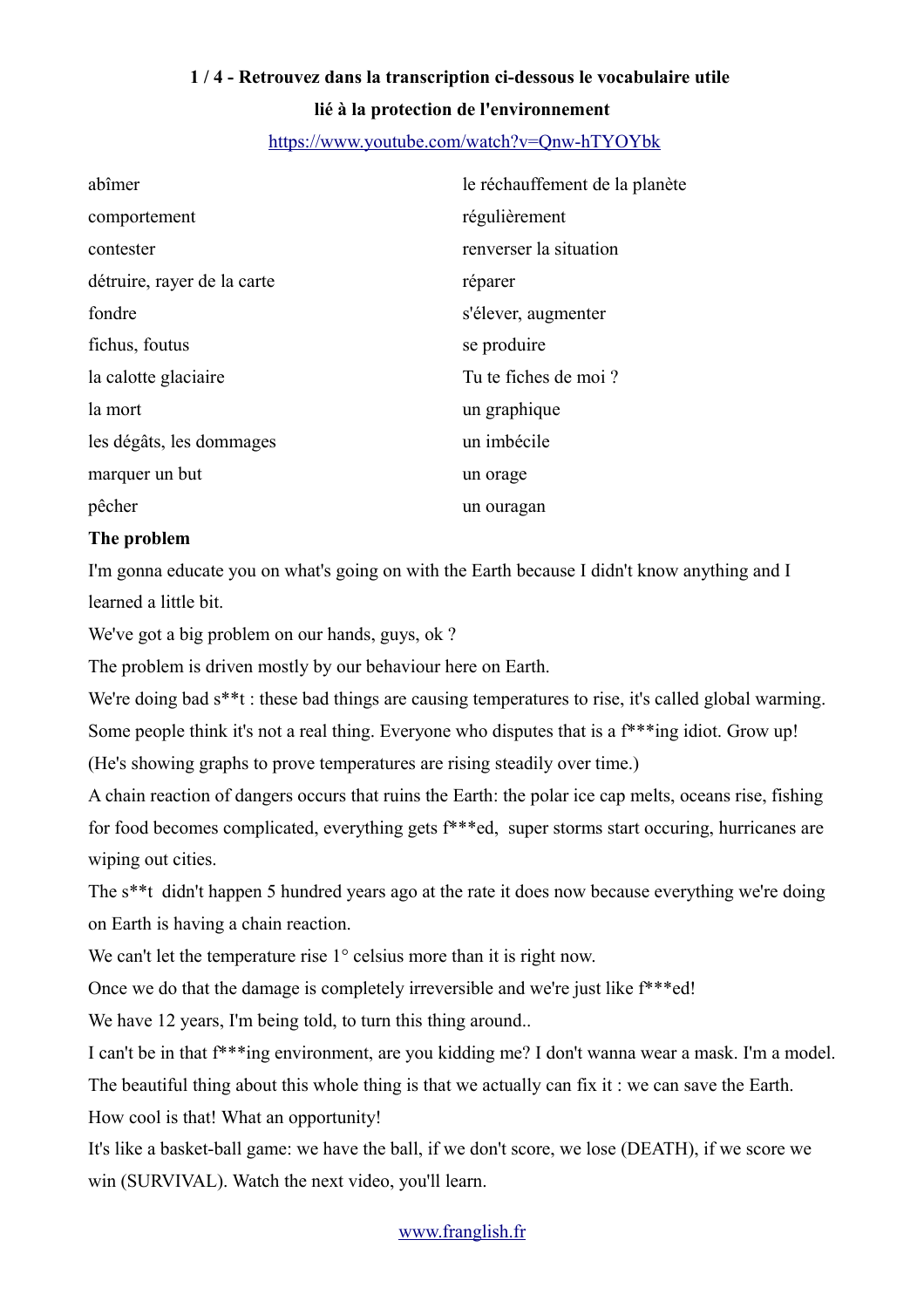## <https://www.youtube.com/watch?v=agTMr9qITlI>

| ajustement, modification | le pétrole         |
|--------------------------|--------------------|
| alimenter en énergie     | renouvelable       |
| augmenter                | résoudre           |
| charbon                  | réussir            |
| chauffer                 | se soucier de      |
| combustible fossile      | transformer        |
| essence, carburant       | un graphique       |
| la mort                  | un panneau solaire |
| le vent                  | une éolienne       |

#### **Solution energy**

Welcome to the solution.

The only way we solve this problem is if we change three different things : one, how we create our energy; two, how we can serve and protect nature; three, how we create our food.

Right now we're doing a pretty bad job on all three of those but with a little bit of a tweak, maybe we can succeed.

Energy is like how we power all the machines on Earth and like heat the Earth.

We are burning tons of fossil fuels : coal, oil and gas.

That causes carbon (CO2) to go into the air : as a consequence, temperatures rise.

The graph is about carbon emissions over the last 800 thousand years of life. The industrial age started it a hundred years ago.

Renewable energies are the sun and the wind.

How can I help? I'm not a solar panel, I'n not a wind mill.

You are human, aren't you? You have the right to vote. Vote for someone who cares about the environment.

Together we can turn this planet into a 100% renewable energy planet.

It just takes like caring. Do you care or are you just cool with death?

There's so many things that you can do : there's a petition in there, click and you'll find out.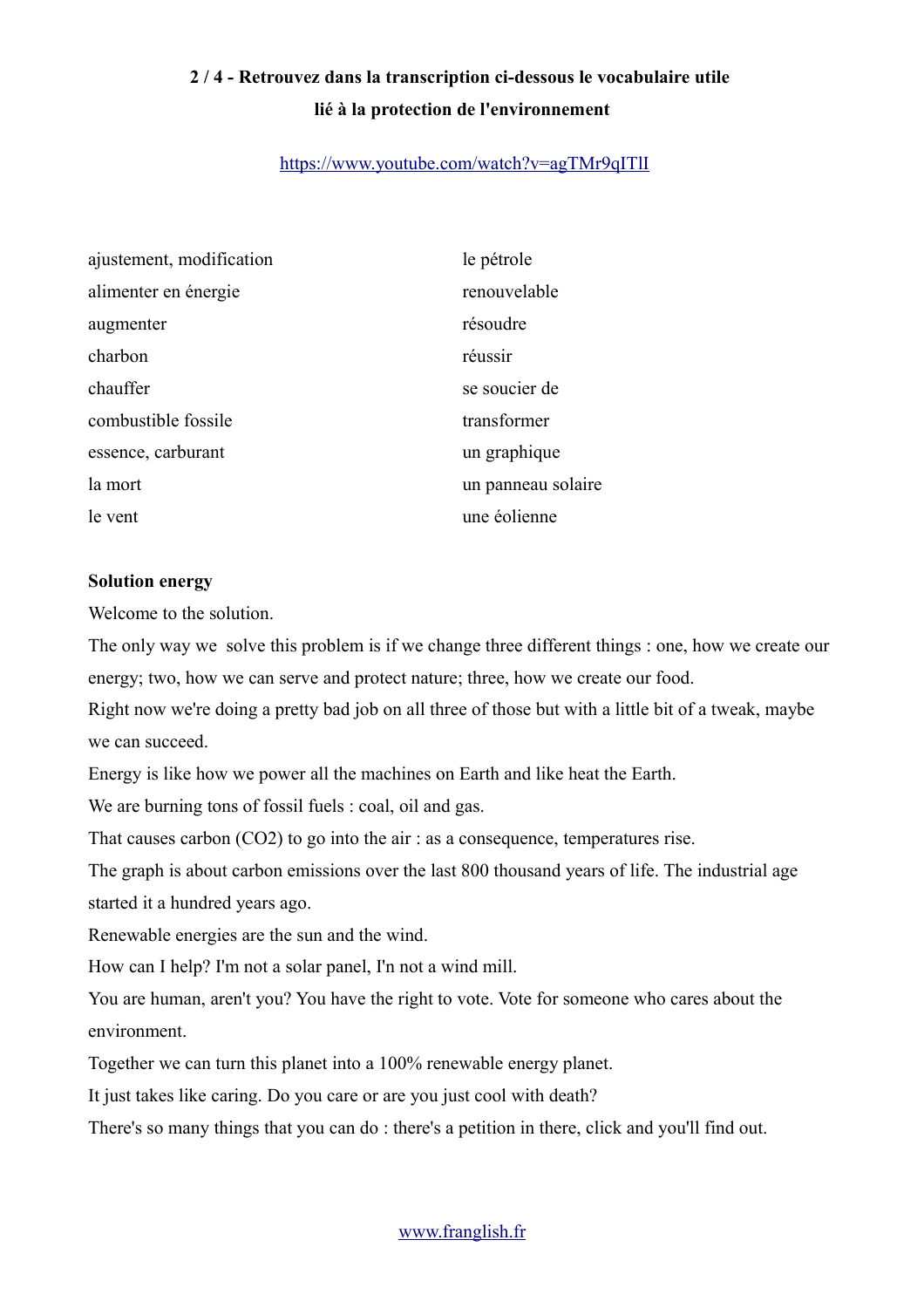## [https://www.youtube.com/watch?v=kS\\_gGhLnq4M](https://www.youtube.com/watch?v=kS_gGhLnq4M)

| abattre (arbre)           | la faune et la flore   |
|---------------------------|------------------------|
| absorber                  | la forêt tropicale     |
| augmenter                 | le cycle de la vie     |
| complétement              | non contrôlé           |
| effrayé                   | se déverser            |
| empaillé                  | se produire            |
| en dessous de             | un imbécile            |
| en vie                    | un terrain de football |
| fichus, foutus            | une proie              |
| jurer, dire des gros mots | protéger               |

#### **Solution Nature**

The way that we're treating nature here on earth is flat-out disgusting.

Every second, a football field worth of rain forest is being cut down, every single second.

Hey, I live in the city, what do I care about the rainforest? You're an idiot.

Rain forest actually has half  $(½!)$  of the carbon on earth and actually soaks it all in.

If we cut up all these rain forests down, carbon is gonna spew into the atmosphere, the temperatures are gonna rise , then the chain reaction occurs and we all get f\*\*\*ed. So, rethink your position on rainforest, amigo.

Another element is wildlife, animals. Oh my God, how I love animals.

You might think who cares if they all die? We've already got the images and the pictures, and the stuffed animals.

 If tigers die then their prey is not kept unchecked, eating all the plants, … It's all connected, that circle of life s\*\*t that you hear as a child is a real thing.

If we succeed in protecting the animals and protecting nature, we're gonna soak up billions of tons of carbon.

It will keep us below that 1 degree celsius rise from present day that we're all so scared of.

Once that happens, the damage is done. We've gotta keep these f\*\*\*ing trees and these f\*\*\*ing animals alive. I shouldn't curse this much, but I'm so angry, it's all about the carbon.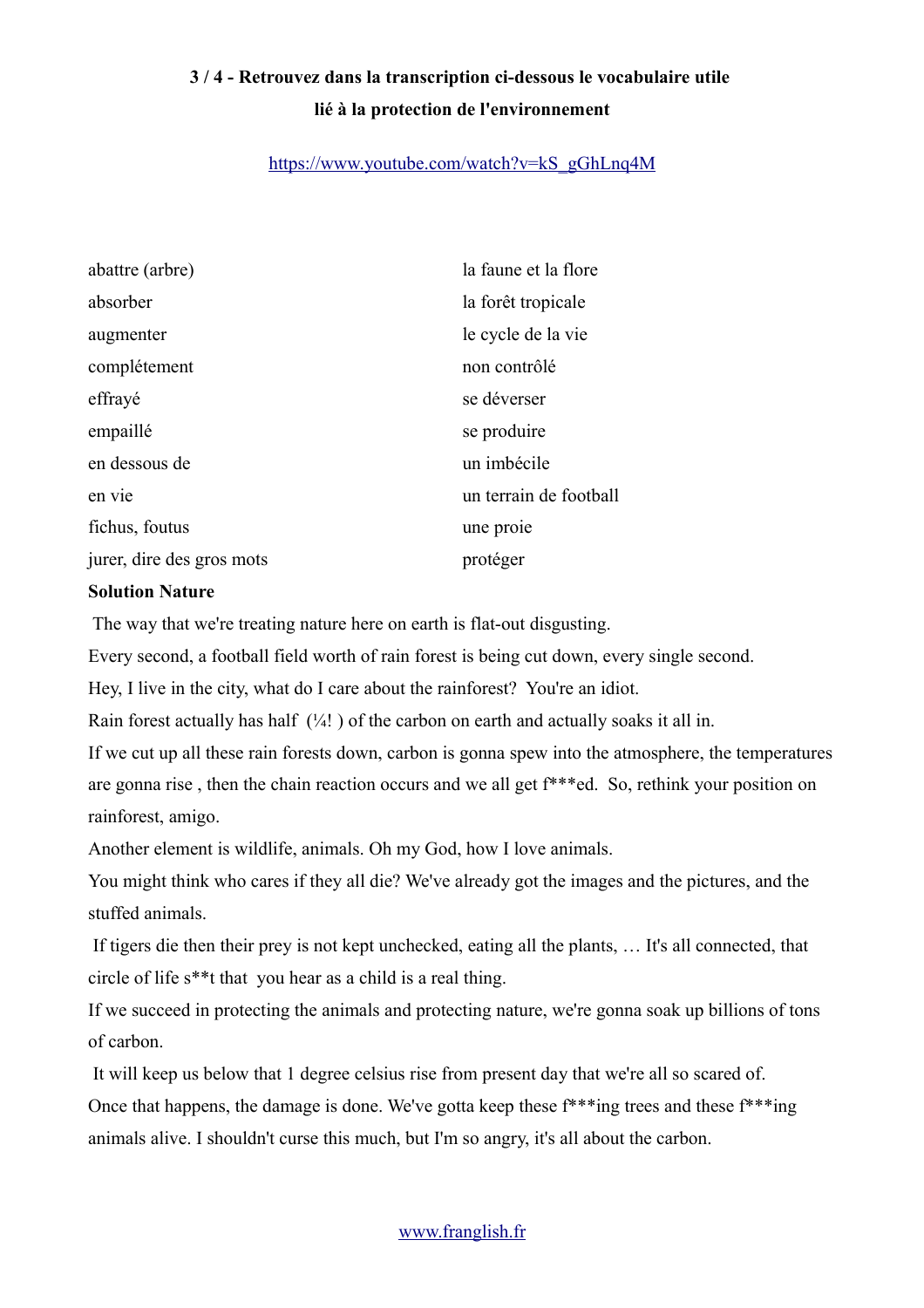## <https://www.youtube.com/watch?v=sjW14gHsrtY>

| beaucoup moins               | pêter              |
|------------------------------|--------------------|
| bizarre, chelou              | produits chimiques |
| chier, déféquer              | roter              |
| consommation                 | un papillon        |
| consommer                    | un problème        |
| disparaître de nos assiettes | une abeille        |
| faire pousser                | une chauve-souris  |
| fromage                      | une espèce         |
| gaz à effet de serre         | une vache          |
| la terre, le sol             | polluer            |
| la viande rouge              | polliniser         |
| manque, pénurie              | prendre en compte  |

#### **Solution Food**

Now, let's talk about my favourite theme : food.

The way we are creating and consuming food on Earth is incredibly problematic.

Let's start with agriculture which is how we're growing our food.

Rignt now we're using these intense machines and these weird chemicals, not really taking the environment into account, it's a very polluting business.

There's tons of carbon going into the air, tons of greenhouse gases, there's pesticides killing the soil. Other species are affected like butterflies, bats, bees which pollinate a third of what we eat. If those things die, then so much food is off the table.

At some point we're gonna have a shortage here on Earth.

Red meat consumption is one of the biggest environmental issues we have here on our planet.

We eat so godam much of it. We've got all these cows, they're burping and shitting and farting

which puts methane into the air, which is 27 times more polluting than even carbon.

Am I gonna stop eating steaks and burgers? Of course not

Am I gonna eat it way less? Yeah

Instead of having it four times a week, have it once a week. Cheese ...